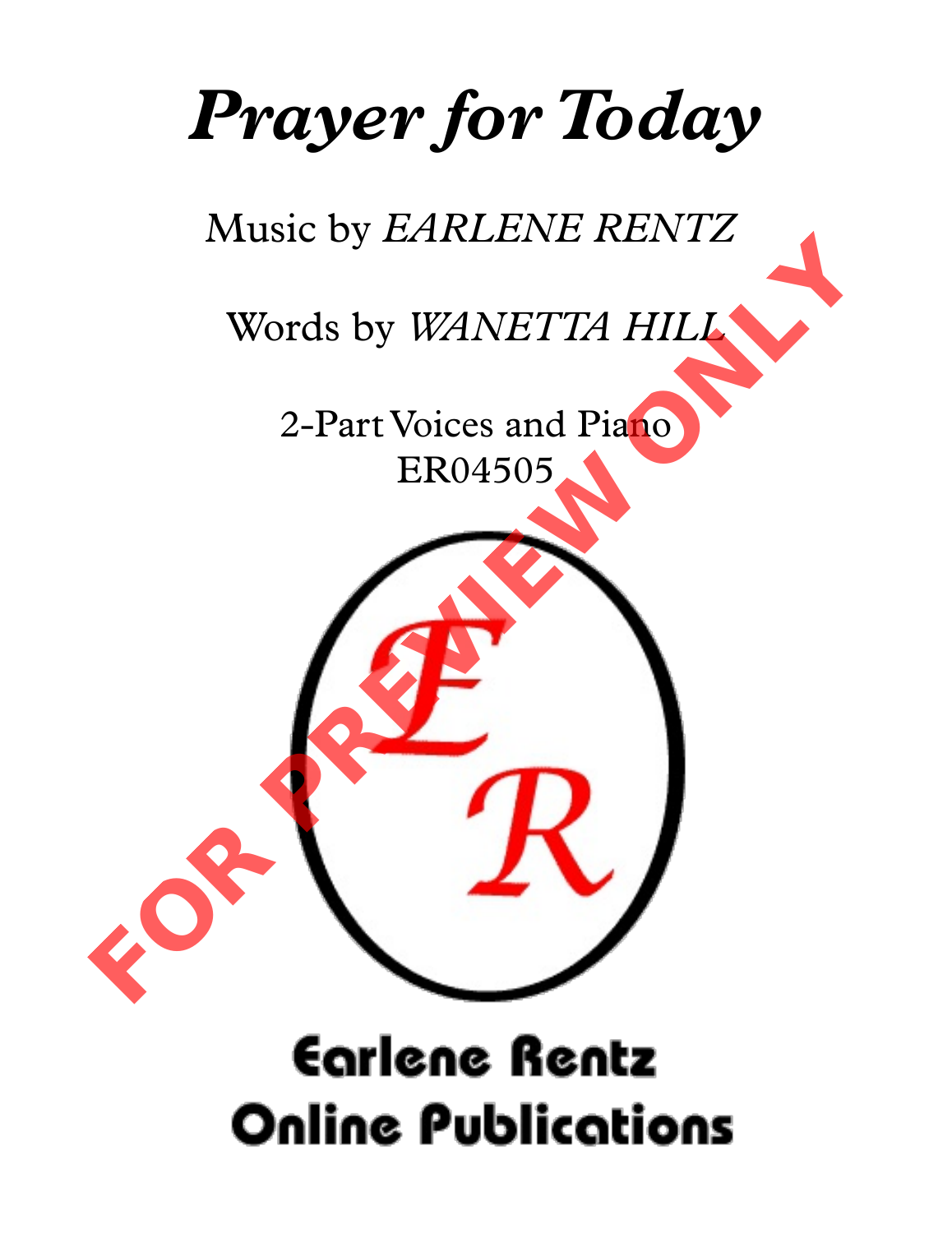### **Prayer for Today**

#### 2-Part Voices and Piano



Copyright © 2013 Earlene Rentz Online Publications, LLC ER04505 With the purchase of this file, the purchaser is granted permission to make multiple copies of this octavo, for use only in purchaser's choral rehearsal and performance.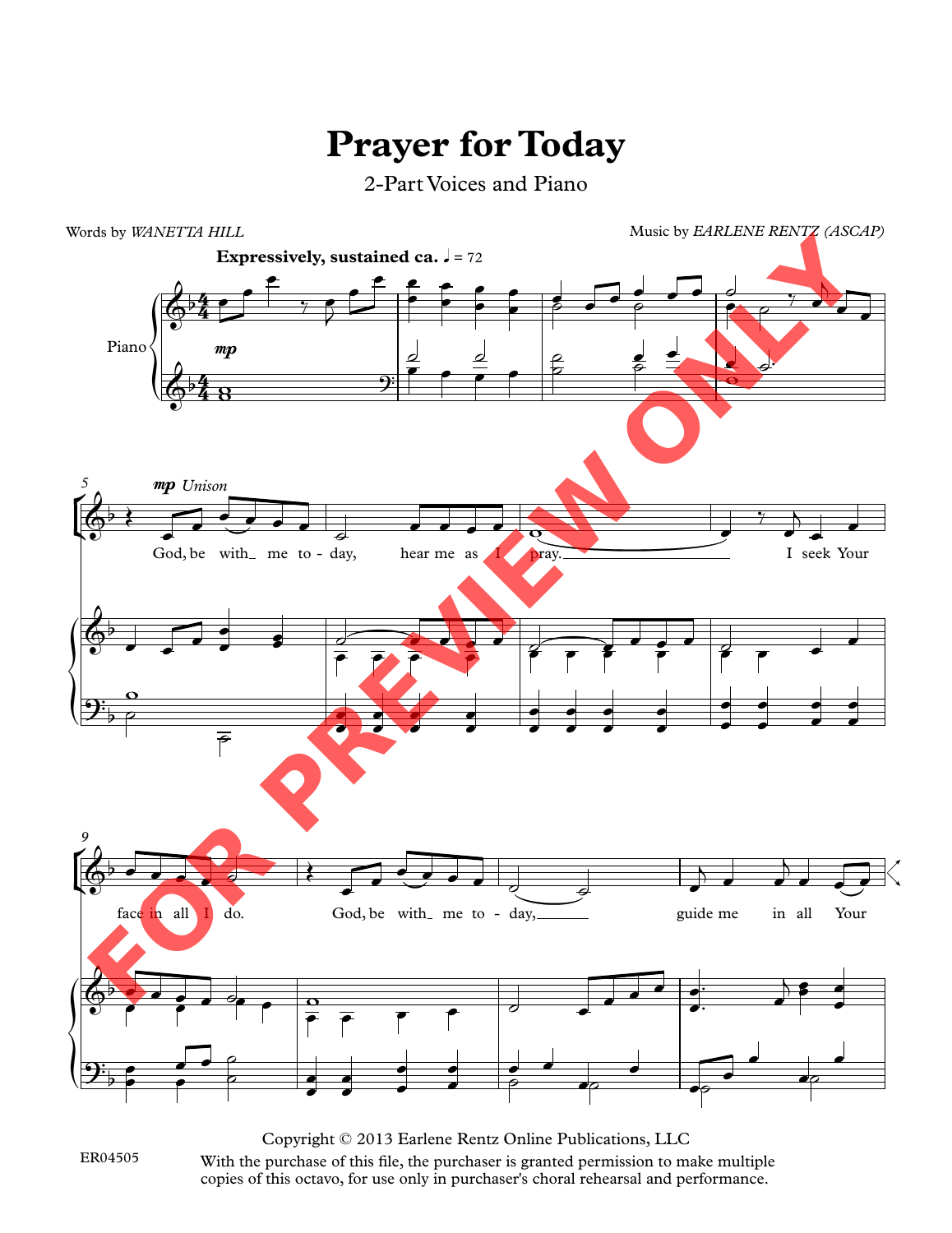

ER04505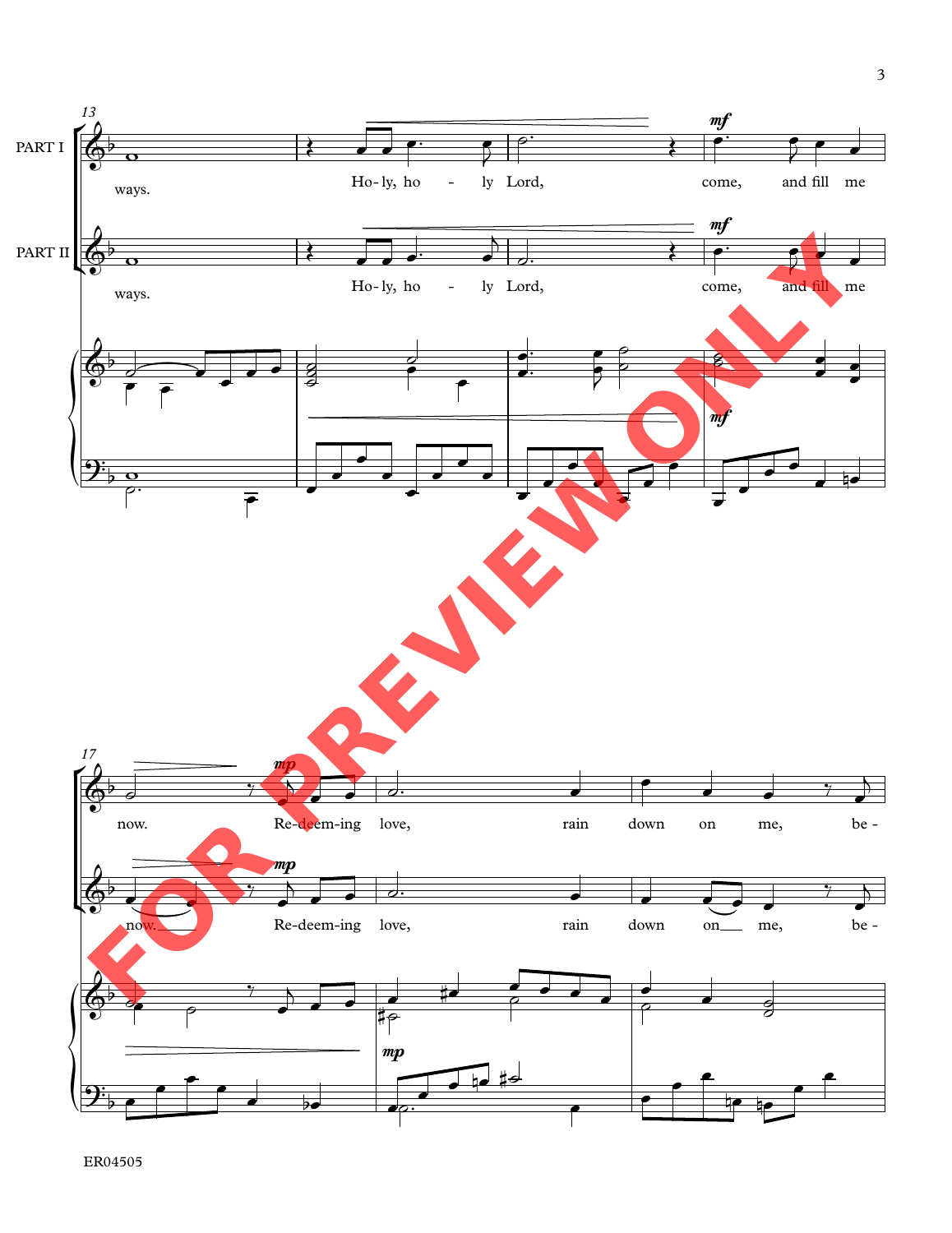

ER04505

4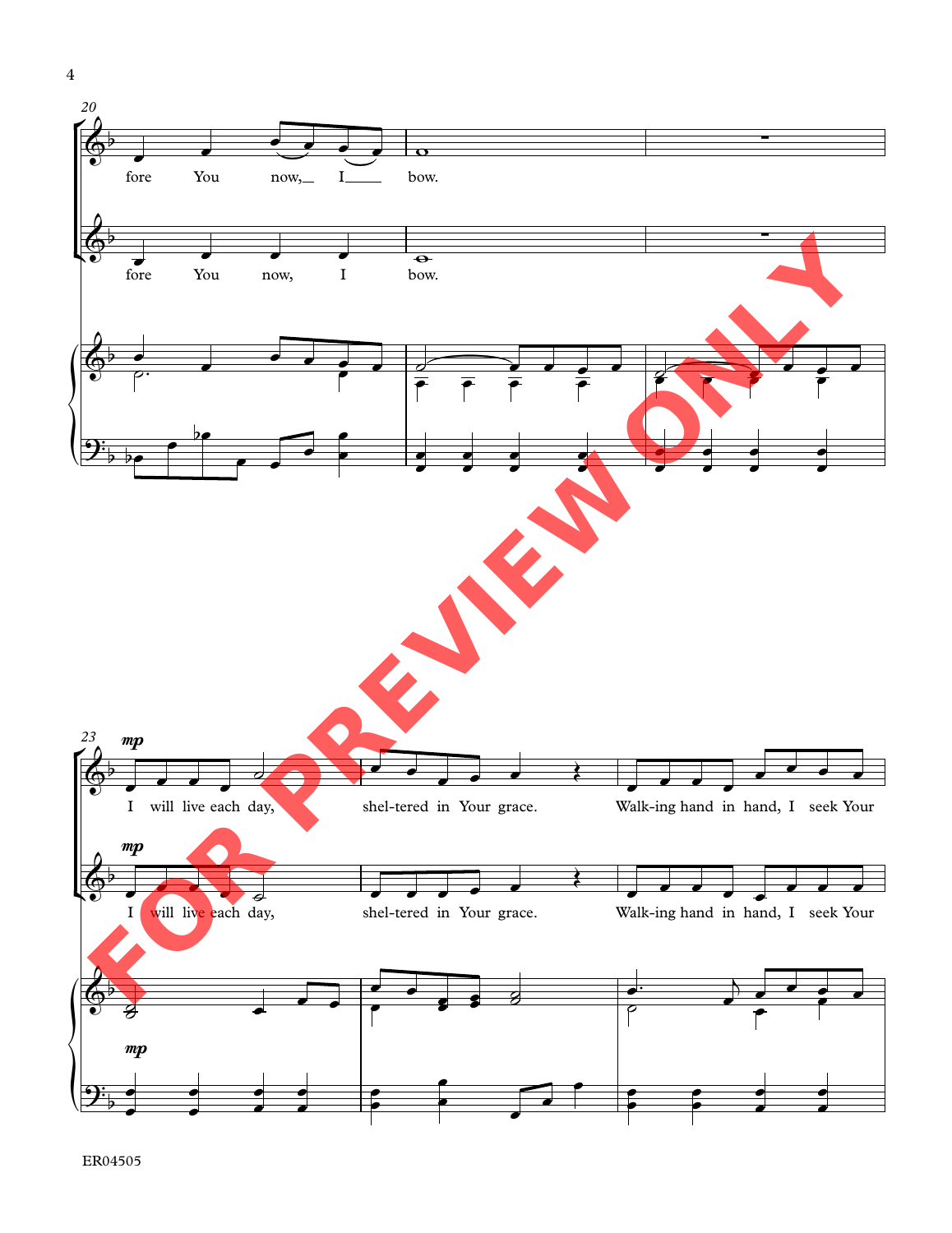